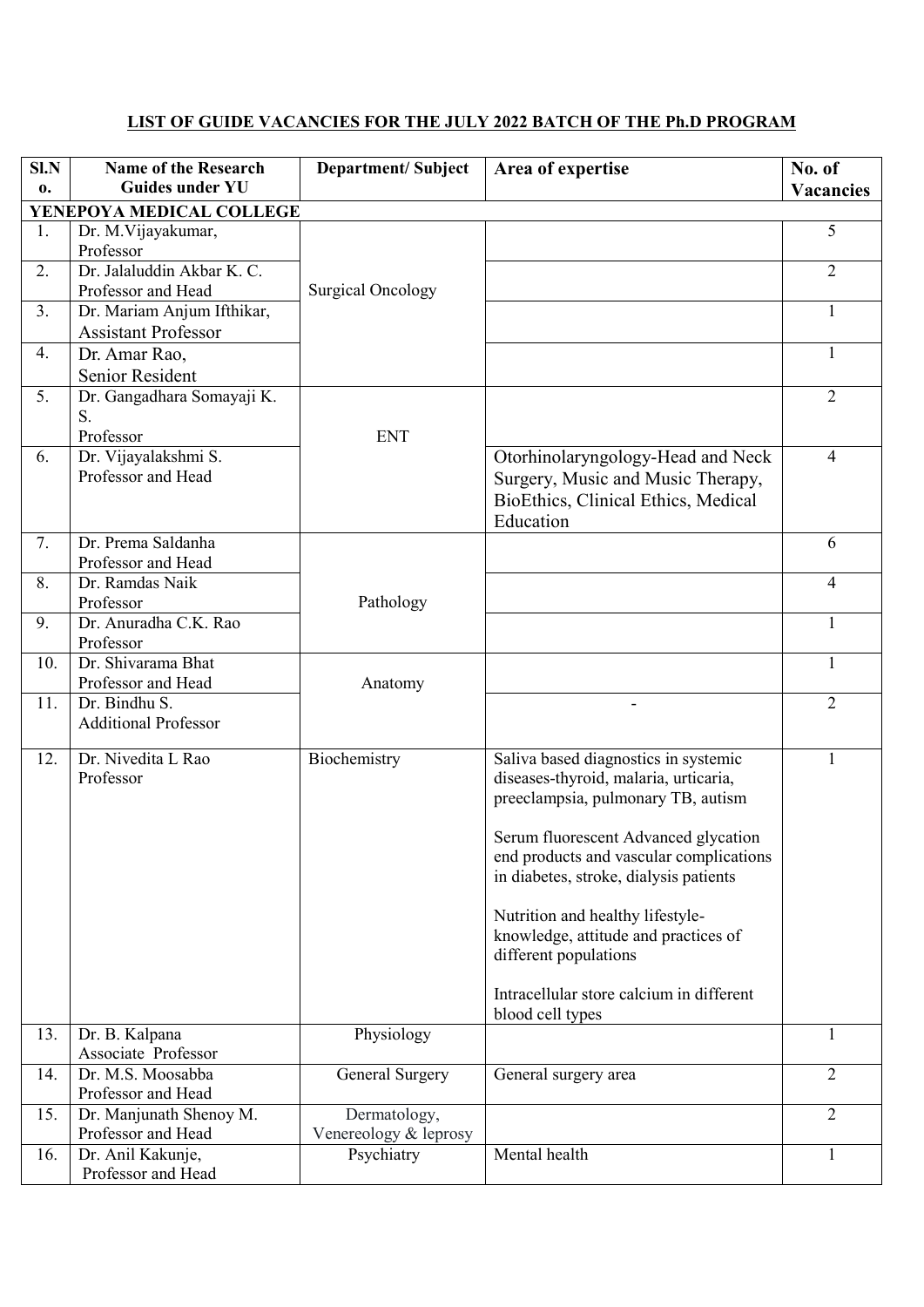| 17. | Dr. Rashmi Jain                | Ophthalmology        | Ophthalmology                             | 4              |
|-----|--------------------------------|----------------------|-------------------------------------------|----------------|
|     | <b>Additional Professor</b>    |                      | Medical education                         |                |
|     |                                |                      | Health professional education             |                |
|     |                                |                      | Optometry                                 |                |
|     |                                |                      | Simulation Bio ethics Training skills     |                |
| 18. | Dr. Bhaskara P. Shelley        | Neurology            | Neurosciences Omics research in           | $\overline{2}$ |
|     | Professor and Head             |                      | Neurodegenerative - disorders-            |                |
|     |                                |                      | Parkinson's disease stroke,               |                |
|     |                                |                      | Headache/Migraone, Epilepsy               |                |
|     |                                |                      | <b>Movement Disorders Dementas</b>        |                |
|     |                                |                      |                                           |                |
| 19. | Dr. Janardhana Aithala         | Orthopaedics         | cognitive & Behavioral neurology<br>Ernie | $\overline{2}$ |
|     | Professor                      |                      | biomechanics use degeneration             |                |
|     |                                |                      | backache evaluation outcome               |                |
|     |                                |                      | measurement                               |                |
|     |                                |                      | Orthopedics                               |                |
| 20. | Dr. Mujeebu Rahiman            |                      |                                           | $\overline{2}$ |
|     | Professor and Head             | Urology              |                                           |                |
| 21. | Dr. Altaf Khan                 |                      | Uro oncology                              | $\overline{2}$ |
|     | <b>Additional Professor</b>    |                      | Endo Urology                              |                |
| 22. | Dr. Santosh Pai B.H.,          | Nephrology           | Nephrology                                | 6              |
|     | Professor and Head             |                      |                                           |                |
| 23. | Dr.Mohammed Guthigar           |                      | Social work, NGO Management               | $\overline{2}$ |
|     | HOD I/C, Associate Professor   |                      | Tribal Health Women Empowerment           |                |
| 24. | Dr. Gladys Rida Lobo           | <b>MSW</b>           | Substance abuse, Psychiatric social       | $\overline{2}$ |
|     | <b>Assistant Professor</b>     |                      | work, Medical social work                 |                |
| 25. | Dr. Irene Veigas               |                      | Women, gender community, tribal           | $\overline{2}$ |
|     | <b>Assistant Professor</b>     |                      | development, human rights, Public         |                |
|     |                                |                      | health, Adolscents                        |                |
| 26. | Dr. Iffat Masood Javed         | Isalamic Studies and |                                           | $\overline{2}$ |
|     | <b>Assistant Professor</b>     | Research             |                                           |                |
|     | YENEPOYA DENTAL COLLEGE        |                      |                                           |                |
| 27. | Dr. Vinita Boloor,             |                      | <b>Traditional Medicine</b>               | $\mathbf{1}$   |
|     | <b>Additional Professor</b>    |                      |                                           |                |
| 28. | Dr. Maji Jose,                 | Oral Pathology       |                                           | 1              |
|     | Professor and Vice Principal,  |                      |                                           |                |
| 29. | Dr. Sudeendra Prabhu           |                      |                                           | 6              |
|     | Professor of Oral Pathology,   |                      |                                           |                |
|     | Incharge Head                  | Oral Pathology &     |                                           |                |
| 30. | Dr.Riaz Abdulla,               | Dental Histology,    | Oral cancer & pre cancer, Radiation       | 1              |
|     | Professor and Head             |                      | protection, Cleft genetics                |                |
|     |                                |                      |                                           |                |
| 31. | Dr. Sanath Shetty<br>Professor |                      | Ocllusion, TMJ, Implant Dentistry,        | $\overline{2}$ |
|     |                                |                      | Material Science, Removable &             |                |
|     |                                |                      | Fixed Prosthodontics, Aesthetics,         |                |
|     |                                | Prosthodontics       | <b>Smile Designing</b>                    |                |
| 32. | Dr. Mallika Shetty             |                      | 1. Clinical prosthodontics                | $\overline{2}$ |
|     | <b>Additional 1 Professor</b>  |                      | 2. Material science                       |                |
|     |                                |                      | 3. Esthetic dentistry                     |                |
|     |                                |                      |                                           |                |
| 33. | Dr. Rajesh Shetty,             |                      | Removable and fixed prosthodontics        | $\mathbf{1}$   |
|     | Professor                      |                      |                                           |                |